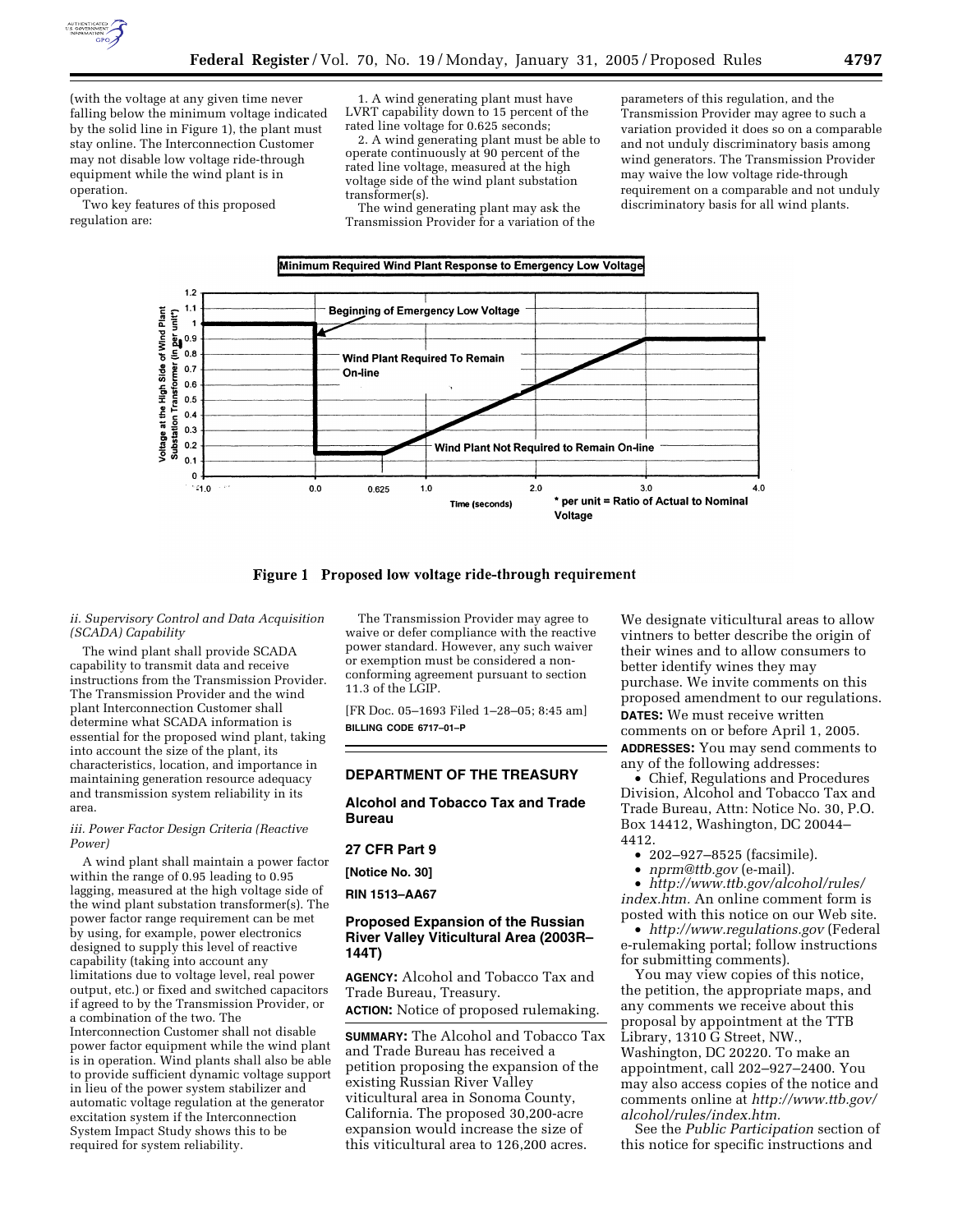requirements for submitting comments, and for information on how to request a public hearing.

## **FOR FURTHER INFORMATION CONTACT:**

N. A. Sutton, Regulations and Procedures Division, Alcohol and Tobacco Tax and Trade Bureau, 925 Lakeville St., No. 158, Petaluma, CA 94952; telephone 415–271–1254.

# **SUPPLEMENTARY INFORMATION:**

## **Background on Viticultural Areas**

# *TTB Authority*

Section 105(e) of the Federal Alcohol Administration Act (the FAA Act, 27 U.S.C. 201 *et seq.*) requires that alcohol beverage labels provide the consumer with adequate information regarding a product's identity and prohibits the use of misleading information on those labels. The FAA Act also authorizes the Secretary of the Treasury to issue regulations to carry out its provisions. The Alcohol and Tobacco Tax and Trade Bureau (TTB) administers these regulations.

Part 4 of the TTB regulations (27 CFR part 4) allows the establishment of definitive viticultural areas and the use of their names as appellations of origin on wine labels and in wine advertisements. Part 9 of the TTB regulations (27 CFR part 9) contains the list of approved viticultural areas.

#### *Definition*

Section 4.25(e)(1)(i) of the TTB regulations  $(27 \text{ CFR } 4.25(e)(1)(i))$  defines a viticultural area for American wine as a delimited grape-growing region distinguishable by geographical features, the boundaries of which have been recognized and defined in part 9 of the regulations. These designations allow vintners and consumers to attribute a given quality, reputation, or other characteristic of a wine made from grapes grown in an area to its geographic origin. The establishment of viticultural areas allows vintners to describe more accurately the origin of their wines to consumers and helps consumers to identify wines they may purchase. Establishment of a viticultural area is neither an approval nor an endorsement by TTB of the wine produced in that area.

#### *Requirements*

Section 4.25(e)(2) of the TTB regulations outlines the procedure for proposing an American viticultural area and provides that any interested party may petition TTB to establish a grapegrowing region as a viticultural area. Section 9.3(b) of the TTB regulations requires the petition to include—

• Evidence that the proposed viticultural area is locally and/or nationally known by the name specified in the petition;

• Historical or current evidence that supports setting the boundary of the proposed viticultural area as the petition specifies;

• Evidence relating to the geographical features, such as climate, elevation, physical features, and soils, that distinguish the proposed viticultural area from surrounding areas;

• A description of the specific boundary of the proposed viticultural area, based on features found on United States Geological Survey (USGS) maps; and

• A copy of the appropriate USGS map(s) with the proposed viticultural area's boundary prominently marked.

Petitioners may use the same procedure to request changes involving existing viticultural areas.

# **Russian River Valley Expansion Petition**

# *General Background*

TTB has received a petition from the Russian River Valley Winegrowers, a wine industry association based in Fulton, California, proposing a 30,200 acre expansion of the established Russian River Valley viticultural area (27 CFR 9.66). The established Russian River Valley viticultural area is located in Sonoma County, California, about 50 miles north of San Francisco. As it currently exists, the Russian River Valley viticultural area generally lies north and west of Santa Rosa, north of Sebastopol, east of the Bohemian Highway (about 7 miles inland from the Pacific coast), and south of Healdsburg.

The Chalk Hill viticultural area (27 CFR 9.52) lies entirely within the existing Russian River Valley viticultural area's northeastern third, while about 90 percent of the Sonoma County Green Valley viticultural area (27 CFR 9.57) is within the Russian River Valley area's southwestern third. In turn, the Russian River Valley viticultural area is entirely within the Northern Sonoma viticultural area (27 CFR 9.70), and is largely within the Sonoma Coast viticultural area (27 CFR 9.116). These two larger Sonoma County areas are within the multi-county North Coast viticultural area (27 CFR 9.30).

In the vicinity of the city of Santa Rosa, the Russian River Valley Winegrowers' proposed expansion area includes the mix of rural, suburban, and urban land between Santa Rosa and Mendocino Avenues in Santa Rosa and the area's present eastern boundary. To the south, the proposed expansion

would incorporate the remainder of the Sonoma County Green Valley viticultural area into the Russian River Valley area, as well as a large rural region to the west, south, and east of Sebastopol.

As petitioned, the expansion proposed by the Russian River Valley Winegrowers includes a smaller, 767 acre expansion approved by TTB in 2003. For details regarding this earlier expansion, see T.D. TTB–7, published in the **Federal Register** on December 2, 2003, at 68 FR 67367. T.D. TTB–7 is also posted on the TTB Internet Web site at *http://www.tttb.gov.*

Cooling coastal fog, which moves inland from the Pacific Ocean via the valleys of the Russian River and its tributaries, is the dominant distinguishing viticultural feature of the existing Russian River Valley viticultural area. The expansion petition states that the reach of this coastal fog is the most significant factor for including the land in the proposed expansion within the established area. Other factors noted in the petition include the expansion area's location within the Russian River Valley watershed, and, to a lesser extent, the expansion area's geology and soils, which are similar to what is found in the existing viticultural area.

Below, we summarize the evidence presented in the Russian River Valley Winegrowers' petition.

## *Name Evidence*

The petition offers evidence that the land in the proposed expansion area to the east and south of the current Russian River Valley viticultural area is also referred to as the Russian River Valley. A State of California hydrology map shows that the Russian River Valley, including the proposed expansion area, is within the Russian River Valley watershed.

The petition also included an article from the July 2002 Wine Enthusiast magazine (page 31) that defined the Russian River Valley as ''the box-shaped region that extends from Healdsburg to Santa Rosa in the east, and from Occidental to Guerneville in the west.'' This description includes the proposed eastern boundary expansion. The 1996 ''Wine Country'' guidebook (page 196), also included in the petition, provides a ''Russian River Region'' map that includes the east and south sides of the proposed expansion.

The Homes and Land real estate magazine (Vol, 18, No. 7, summer of 2002) lists a ''Russian River Appellation Vineyard Estate'' on pages 32 and 33. The petition indicates that this estate is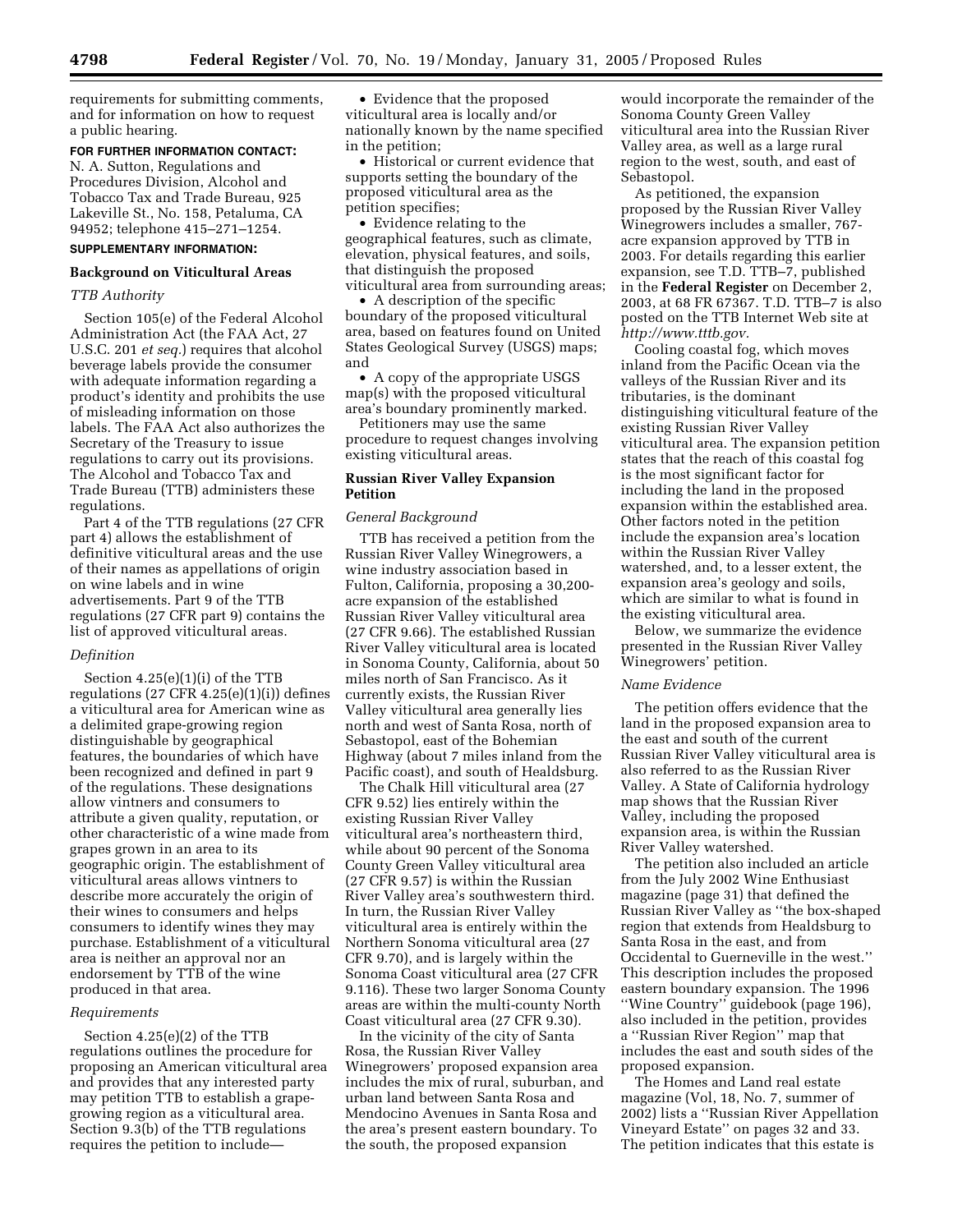within the eastern portion of the proposed expansion area.

The Wine News June/July 2002 magazine publication includes an article titled ''Russian River Valley Pinot Noir's Promised Land'' which discusses this winegrowing area. On page 60 it notes that the 24-acre Meredith Vineyard is ''located at the southern end of the RRV [Russian River Valley].'' This vineyard is in the proposed expansion area as well, as noted on the United States Geological Service Sebastopol quadrangle map.

## *Boundary Evidence*

The petition explains that, historically, agriculture in the proposed expansion area has included apples, prunes, cherries, berries, grapes, and other crops. As noted in the petition, local resident Lee Bondi recalls that in the early 1900s his family made wine from Palomino grapes on their ranch in the expansion area. Dena Bondelie, also a resident living within the proposed expansion area, remembers her father talking about the Zinfandel wine made by her grandfather at their Darby Lane property.

Tom Henderson, an area resident, recalls that during World War II his grandparents grew berries, corn, pumpkins, and acorn squash to supplement their apple crop, on their Sander Road property. Ms. Merry Edwards, a current resident, states that when she first moved to the area in 1977, it was heavily planted with apples. Some apple and prune orchards are being replaced with vineyards because of the changing agricultural markets, according to the Russian River Valley Winegrowers group.

As of spring 2003, according to the petition, there are approximately 1,070 acres planted with grapes within the proposed expansion area, with another 200 acres under development for commercial viticulture purposes.

# *Distinguishing Features*

Treasury Decision ATF–159 of October 21, 1983 (48 FR 48813), established the Russian River Valley as a viticultural area. This Treasury Decision stated:

The Russian River viticultural area includes those areas through which flow the Russian River or some of its tributaries and where there is a significant climate effect from coastal fogs. The specific growing climate is the principal distinctive characteristic of the Russian River Valley viticultural area. The area designated is a cool growing coastal area because of fog intruding up the Russian River and its tributaries during the early morning hours.

## Climate

The Russian River Valley viticultural area expansion petition states that fog is the single most unifying and significant feature of the area. This is consistent with statements in the original 1983 Russian River Valley viticultural area petition. The proposed expansion area also has heavy fog as documented by Robert Sisson, Sonoma County Viticulture Farm Advisor Emeritus, on his 1976 map titled ''Lines of Heaviest and Average Maximum Fog Intrusion for Sonoma County.''

The current petition and Treasury Decision ATF–159, which established the Russian River Valley viticultural area, both refer to the Winkler degreeday (or accumulated heat units) system, which classifies grape-growing climatic regions. (Each degree that a day's mean temperature is above 50 degrees F, which is the minimum temperature required for grapevine growth, is counted as one degree day; see ''General Viticulture,'' Albert J. Winkler, University of California Press, 1975.) As noted in Treasury Decision ATF–159, ''The Russian River Valley viticultural area is termed 'coastal cool' with a range of 2000 to 2800 accumulated heat units.''

The petition provides growing season temperature data from 2001 for four vineyards within the proposed expansion boundaries.

| Vineyard     | Degree days<br>(accumulated<br>heat units) |
|--------------|--------------------------------------------|
| Le Carrefour | 2,636                                      |
| Osley East   | 2,567                                      |
| Osley West   | 2,084                                      |
| Bloomfield   | 2.332                                      |

The table above shows that the degree days for all four vineyards fall within the 2,000 to 2,800 accumulated heat units range of Winkler's ''coastal cool'' climate. This evidence suggests that these vineyards have the same grapegrowing climate found within the established Russian River Valley viticultural area.

# Elevation

The terrain within the Russian River Valley viticultural area's proposed expansion ranges in elevation from about 70 feet to the east of Sebastopol, to around 800 feet in the expansion area's west toward Occidental, as noted on USGS maps. These elevations, according to USGS maps of this portion of Sonoma County, are similar to those found within most of the established Russian River Valley viticultural area.

# Soils

As indicated in the petition, there is a similar range and diversity of soils in the proposed expansion area and the originally established Russian River Valley viticultural area. This similarity is documented on the Sonoma County Soil Survey maps (USDA Conservation Service, U.S. Forest Service, and University of California Agricultural Experiment Station, undated) on survey sheets 65, 66, 73, 74, 80, 82, 88, 89, 96, and 97.

The predominant soils within the proposed Russian River Valley viticultural area expansion the petition notes, are Huichica Loam, Yolo Clay Loam, and Yolo Silt Loam. These soils are depicted on sheet 74 of the Sonoma County Soil Survey. They are also found within the established Russian River Valley viticultural area in vineyards to the north of the proposed expansion area, as documented on pages 57 and 66 of the soil survey. The 1983 Treasury Decision ATF–159 does not identify the predominant soils of the area. Nor does it indicate that the soils of the viticultural area are unique.

#### Watershed

According to the petition, the large Russian River watershed includes both the established Russian River Valley viticultural area and the proposed expansion area. The Russian River watershed, unit #18010110, is depicted on the State of California Hydrology map, 1978. It extends from Lake Mendocino south to Sonoma Mountain, and from Mt. St. Helena west to Jenner, where the river meets the coastline of the Pacific Ocean. The 1983 Treasury Decision, ATF–159 states that the Russian River Valley viticultural area ''includes those areas through which flow the Russian River or some of its tributaries.''

# *Boundary Description*

The 30,200-acre proposed expansion of the Russian River Valley viticultural area includes land east and south of the area's originally established boundary. The proposed expanded boundary deviates from the established boundary at a point east of Highway 101 along Mark West Springs Road. From that point, the proposed expanded boundary line, in a clockwise direction, goes south to Todd Road in Santa Rosa. It then meanders west, with a southward bulge south of Sebastopol that incorporates the crossroads hamlet of Knowles Corners. Passing north of the town of Bloomfield, the proposed expanded boundary continues northwest of Freestone, where it rejoins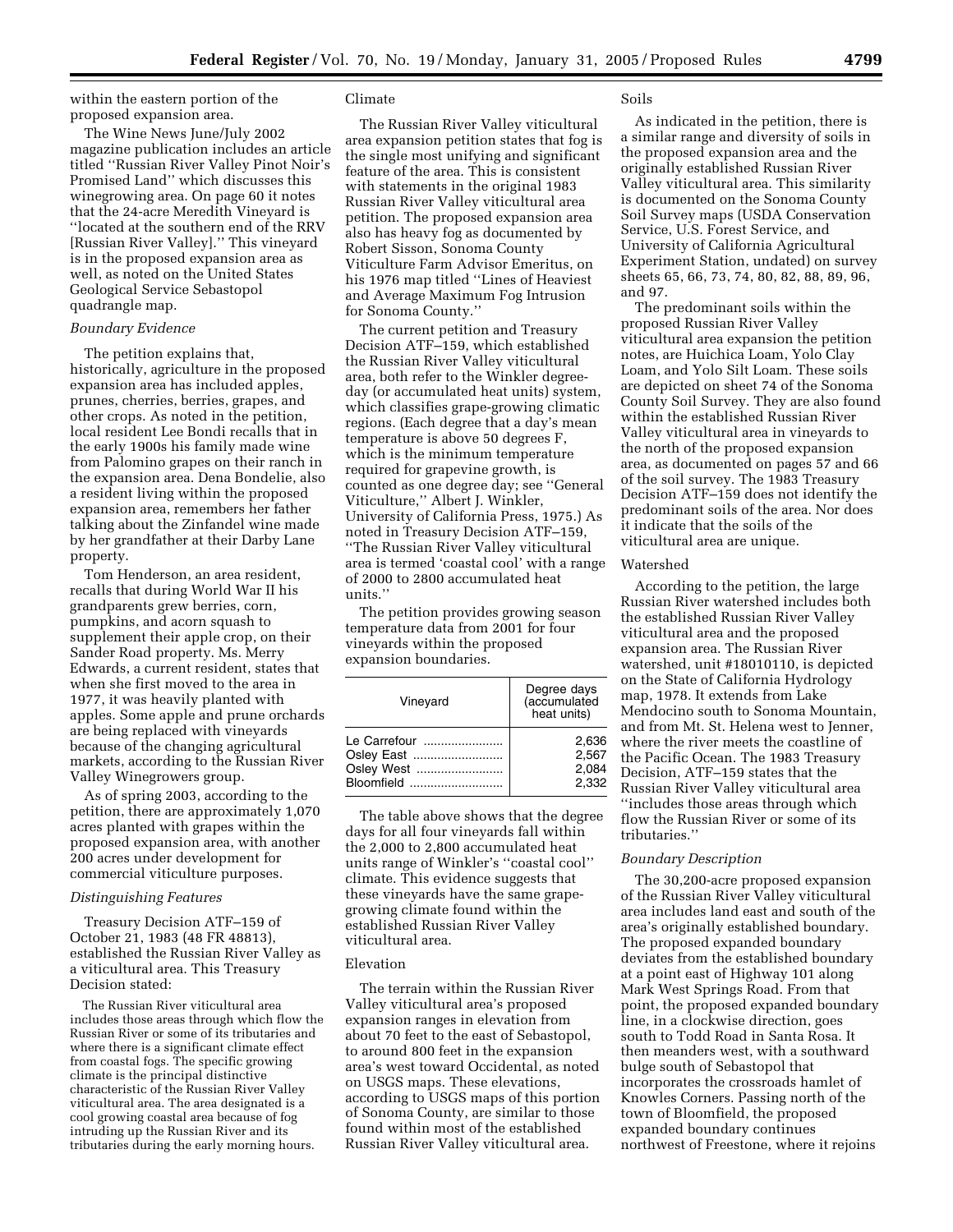the area's established boundary. This expansion would increase the Russian River Valley viticultural area by about 31 percent, from 96,000 acres to 126,200 acres.

For a detailed description of the Russian River Valley's proposed expanded boundary, see the narrative boundary description the proposed regulatory text published below in this notice.

#### *Maps*

The petitioner(s) provided the required maps to document the proposed boundary, and we list them in the proposed regulatory text.

# **Public Participation**

#### *Comments Invited*

We invite comments from interested members of the public on whether we should expand the Russian River Valley viticultural area as described above. We are especially interested in comments concerning the similarity of the proposed expansion area to the currently existing Russian River Valley viticultural area. Please support your comments with specific information about the proposed expansion area's name, proposed boundaries, or distinguishing features.

## *Submitting Comments*

Please submit your comments by the closing date shown above in this notice. Your comments must include this notice number and your name and mailing address. Your comments must be legible and written in language acceptable for public disclosure. We do not acknowledge receipt of comments, and we consider all comments as originals. You may submit comments in one of five ways:

• *Mail:* You may send written comments to TTB at the address listed in the **ADDRESSES** section.

• *Facsimile:* You may submit comments by facsimile transmission to 202–927–8525. Faxed comments must—

(1) Be on 8.5- by 11-inch paper;

(2) Contain a legible, written signature; and

(3) Be no more than five pages long. This limitation assures electronic access to our equipment. We will not accept faxed comments that exceed five pages.

• *E-mail:* You may e-mail comments to *nprm@ttb.gov.* Comments transmitted by electronic mail must—

(1) Contain your e-mail address;

(2) Reference this notice number on the subject line; and

(3) Be legible when printed on 8.5- by 11-inch paper.

• *Online form:* We provide a comment form with the online copy of

this notice on our Web site at *http:// www.ttb.gov/alcohol/rules/index.htm.* Select the ''Send comments via e-mail'' link under this notice number.

• *Federal e-Rulemaking Portal:* To submit comments to us via the Federal e-rulemaking portal, visit *http:// www.regulations.gov* and follow the instructions for submitting comments.

You may also write to the Administrator before the comment closing date to ask for a public hearing. The Administrator reserves the right to determine, in light of all circumstances, whether to hold a public hearing.

# *Confidentiality*

All submitted material is part of the public record and subject to disclosure. Do not enclose any material in your comments that you consider confidential or inappropriate for public disclosure.

### *Public Disclosure*

You may view copies of this notice, the petition, the appropriate maps, and any comments we receive by appointment at the TTB Library at 1310 G Street, NW., Washington, DC 20220. You may also obtain copies at 20 cents per 8.5- x 11-inch page. Contact our librarian at the above address or telephone 202–927–2400 to schedule an appointment or to request copies of comments.

For your convenience, we will post this notice and any comments we receive on this proposal on the TTB Web site. We may omit voluminous attachments or material that we consider unsuitable for posting. In all cases, the full comment will be available in the TTB Library. To access the online copy of this notice, visit *http:// www.ttb.gov/alcohol/rules/index.htm.* Select the ''View Comments'' link under this notice number to view the posted comments.

# **Regulatory Flexibility Act**

We certify that this proposed regulation, if adopted, would not have a significant economic impact on a substantial number of small entities. The proposed regulation imposes no new reporting, recordkeeping, or other administrative requirement. Any benefit derived from the use of a viticultural area name would be the result of a proprietor's efforts and consumer acceptance of wines from that area. Therefore, no regulatory flexibility analysis is required.

## **Executive Order 12866**

This proposed rule is not a significant regulatory action as defined by Executive Order 12866, 58 FR 51735.

Therefore, it requires no regulatory assessment.

## **Drafting Information**

N.A. Sutton of the Regulations and Procedures Division drafted this notice.

#### **List of Subjects in 27 CFR Part 9**

Wine.

## **Proposed Regulatory Amendment**

For the reasons discussed in the preamble, we propose to amend title 27, chapter 1, part 9, Code of Federal Regulations, as follows:

# **PART 9—AMERICAN VITICULTURAL AREAS**

1. The authority citation for part 9 continues to read as follows:

**Authority:** 27 U.S.C. 205.

# **Subpart C—American Viticultural Areas**

2. Amend § 9.66 by revising paragraphs (b) and (c)(8) through (c)(14), redesignating paragraphs (c)(15) through  $(c)(26)$  as  $(c)(23)$  through  $(c)(34)$ , and adding new paragraphs (c)(15) through (c)(22) to read as follows:

# **§ 9.66 Russian River Valley.**

\* \* \* \* \* (b) *Approved maps.* The appropriate maps for determining the boundary of the Russian River Valley viticultural area are 11 United States Geological Survey (USGS) 1:24,000 Scale topographic maps. They are titled:

(1) Healdsburg, California Quadrangle—Sonoma Co., 7.5 Minute Series, edition of 1993;

(2) Guerneville, California Quadrangle—Sonoma Co., 7.5 Minute Series, edition of 1993;

(3) Cazadero, California Quadrangle— Sonoma Co., 7.5 Minute Series, edition of 1978;

(4) Duncans Mills California Quadrangle—Sonoma Co., 7.5 Minute Series, edition of 1979;

(5) Camp Meeker, California Quadrangle—Sonoma Co., 7.5 Minute Series, edition of 1995;

(6) Valley Ford, California Quadrangle, 7.5 Minute Series, edition of 1954; photorevised 1971;

(7) Two Rock, California Quadrangle, 7.5 Minute Series, edition of 1954; photorevised 1971;

(8) Sebastopol, California Quadrangle—Sonoma Co., 7.5 Minute Series, edition of 1954; photorevised 1980;

(9) Santa Rosa, California Quadrangle—Sonoma Co., 7.5 Minute Series, edition of 1954; and